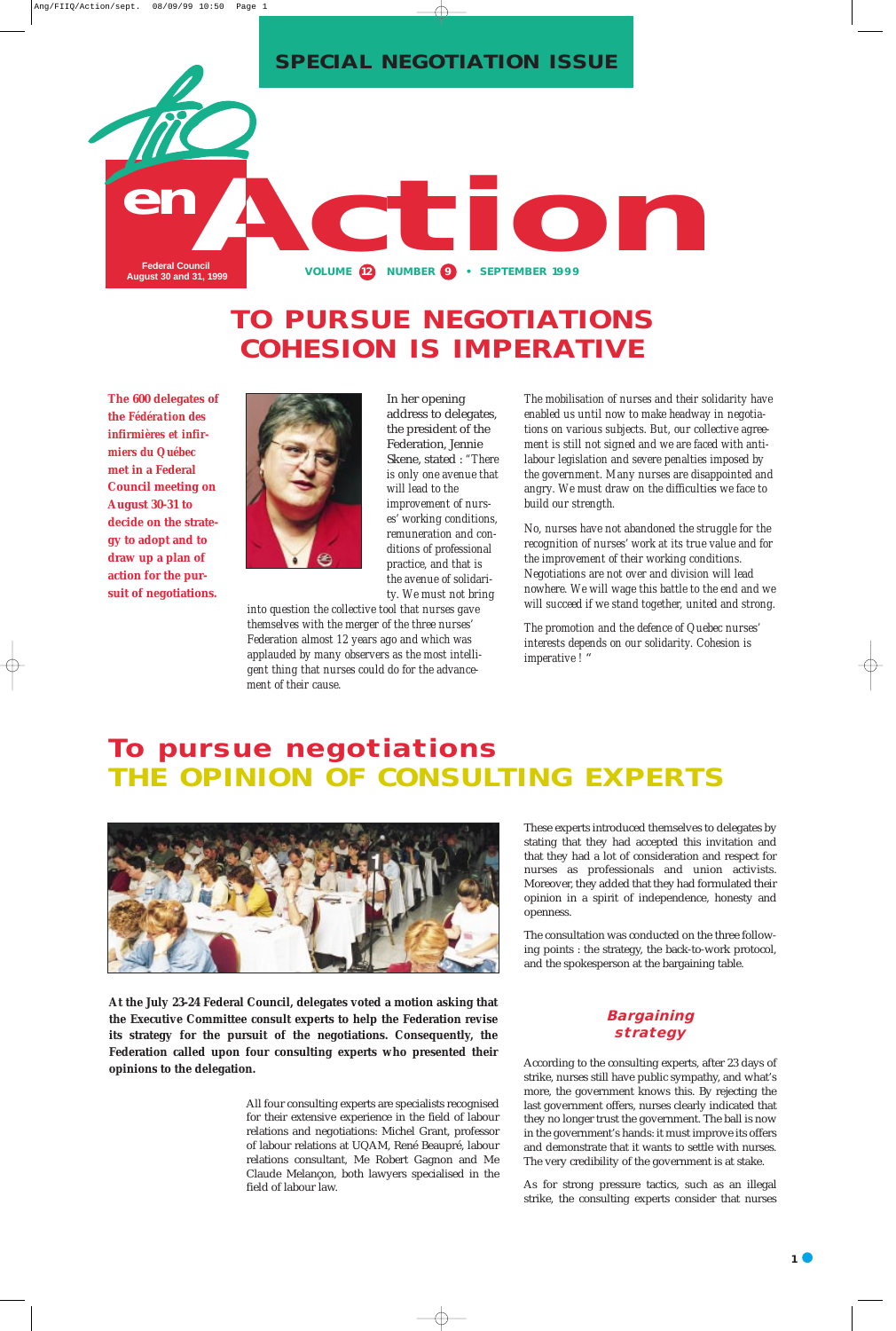Afterwards, there were other hours of recuperation, followed by two complete days on June 15 and 17. Then, on June 26, an unlimited general strike began and lasted 23 days in all. Finally, on July 24, after the rejection of the agreement in principle by members, delegates at a Federal Council meeting in Laval, decided to call on consulting experts for an external appraisal of the conflict and a professional opinion on how to pursue negotiations.

The general context, internal as well as external, evolved as nurses exercised pressure tactics and monopolised public attention. The delegation examined various elements to analyse this new context.

**The orientations** 

. . . . . . . . . . . . . . . . . . .

#### **of the Bouchard government**

The government does not seem to want to depart from its zero deficit policy or from its wage offers of 5% over three years. Moreover, it persists in stating that it intends to use any budgetary surplus to further reduce income taxes, rather than to give higher pay raises to

government employ-

ees. In addition to this, there is the trend to increased government disinvolvement in the field of health for the benefit of the private sector.

#### **Public opinion**

The pressure tactics exercised by nurses made the public aware of the difficult working conditions they face on

would have nothing to win from this in the short term. Instead, the use of such a pressure tactic could cause public support, which is crucial in bringing negotiations to a satisfactory conclusion, to whither away. Nurses should draw on the effects of this summer's strike and the problems experienced in the network to heighten the awareness of the population and to demonstrate to the government that nothing is settled. If it becomes necessary to have recourse to strong action, this should be done when the right to a legal strike is acquired.

With regard to nurses' demands, the consulting experts maintain that the FIIQ must continue to focus on nurses' specificity and to remain separate from the other labour organisations, which does not exclude the possibility of co-ordination with the other groups on general wage raises and other monetary issues.

They also consider that it is important to carry out the pay relativity process in order to support our demand for repositioning. Strategically, the interim report should be tabled at the same time as the mediation report, that is towards the end of October or the beginning of November. With these two reports, nurses will be able to evaluate the government's will to come to a settlement with them in this bargaining round and to publicly express their appreciation of the recommendations contained in these reports.

# **ELEMENTS OF THE GENERAL** It goes without say-<br>ing that the general **CONTEXT IN THE NEGOTIATIONS**

Since the rejection of the agreement in principle can bring the management party to bring into question points that have been negotiated, the consulting experts warned delegates against the possible danger of putting the entire collective agreement back on the table. Thus, they stressed the importance of identifying a limited number of issues on which to continue negotiations. The credibility of the organisation depends on this, because at the present time the government and management may have doubts as to the capacity of the FIIQ of reaching a settlement. Internal cohesion is crucial and imperative.

In the opinion of the consulting experts again, it will be difficult to conclude negotiations before the medi-

ation and pay relativity reports are completed. Mobilisation during mediation should serve to rebuild internal unity and to maintain the public visibility of the FIIQ.

#### **Back-to-work protocol**

The consulting experts are of the opinion that a backto-work protocol that would erase all the penalties imposed by Bill 160 and Bill 72 cannot be stipulated as a pre-condition to the conclusion of a satisfactory collective agreement.

The conclusion of a protocol would require amending the law, which the government cannot do without the population knowing and without this having repercussions on the negotiations with the other union organisations in the public sector. However, the consulting experts believe that we should attempt afterwards to reduce the impact of these laws by exercising political pressure.

#### **The FIIQ spokesperson at the bargaining table**

Historical memory and continuity are essential in the present context to bring the negotiations to term. The consulting experts indicated that it would not be in the FIIQ's interest to change the spokesperson at this time. It would be a sign of internal division and would hinder the cohesion of members.

The presentation of the consulting experts were highly appreciated by the delegation and a long question period followed. The comments and opinions formulated by the experts were enlight ening and they influenced the motions that were adopted during the debate on the negotiation priorities, strategy, and the plan of action.

**ing that the general context has greatly evolved since June 1, when nurses everywhere in Quebec**

**took an hour of time back. After other actions such as the watch held on May 12 and the signing by the public of cards of support, this action truly triggered the beginning of the bargaining round.**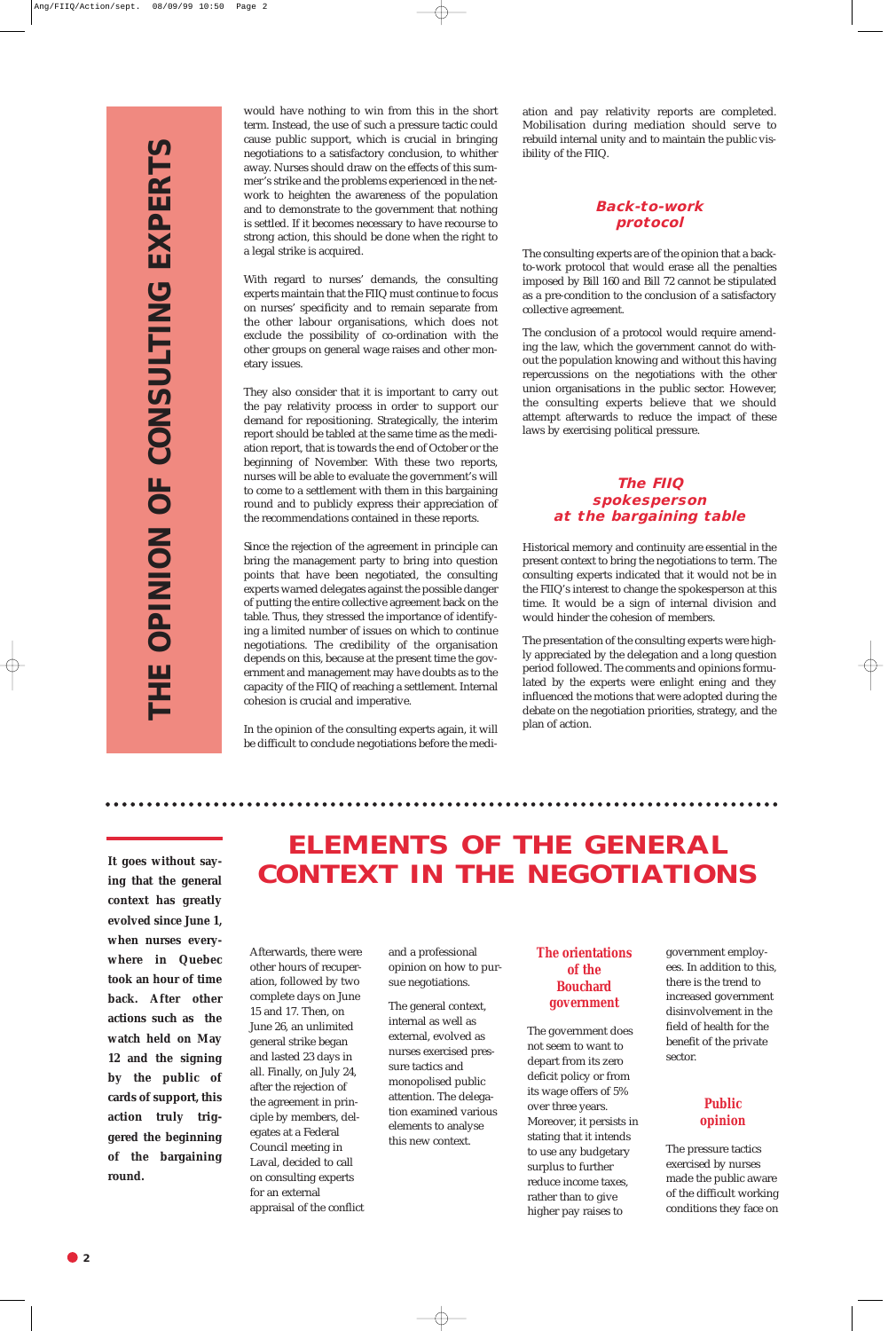

a daily basis. They also brought to light the fact that nurses'remuneration is inadequate in relation to the responsibilities they bear and which are constantly growing with the change in clientele.

Public support is strong and unwavering, even after this summer's strike. The strike demonstrated publicly how the poor management of human, financial and material resources and the absence of planning at several levels places the health-care network in an untenable situation, a situation that has had serious effects on the services offered.

#### **The bargaining rounds of the other union organisations**

The general context of negotiations will be strongly influenced by pressure tactics that will probably be exercised this fall by other union organisations, especially the CEQ-CSN-FTQ common front. Moreover, certain bargaining issues concern all union groups, for example wage raises, the pension plan and parental rights. Without excluding the possibility that there be some co-ordination as to the general orientation of these

demands, the FIIQ reiterates that it will continue to conduct its own negotiation on all negotiable matters.

#### **Mediation**

At the July 23-24 Federal Council, delegates had voted to engage in the process for a legal strike which meant requesting mediation. This mechanism is necessary in order for nurses to be able to have recourse to strike action as a legal pressure tactic. However, it is important to note that mediation applies only to non-monetary matters and not to salaries.

A first mediation meeting was held on August 25, on the day the mediator, Mrs. Therrien, was appointed. The mediator's task will not be an easy one since she will have to bring the two parties to agree on issues that have already been negotiated.

In the best interest of nurses, it is important to identify and limit the issues to be renegotiated. The objective of reaching a negotiated and satisfactory settlement is of prime importance and we must do everything we can to make these negotiations a success.

#### **The internal union context**

It is undeniable that this summer's strike did not produce the expected results. The frustrations and anger of certain members and the rejection of the agreement in principle clearly demonstrated the breech of trust between nurses and the government. Moreover, the government stubbornly refused to negotiate a back-to-work protocol of any type.

The penalties that

resulted from the illegal strike are severe and important: double salary penalty, suspension of automatic checkoff of union dues, absence of paid union leaves. In addition to these penalties, at the start, several employers adopted a very firm and very harsh attitude, in their interpretation of Bill 72. Recently, however, employers softened the tone somewhat, especially with regard to union leaves because these are necessary if they want a counterpart with whom to discuss working conditions. The pressure tactics exercised throughout the month of August probably contributed to this change of attitude. These pressure tactics included the boycott of meetings, the rigid enforcement of working hours, the strict application of professional rules for all nursing duties.

#### **The mobilisation of nurses and our bargaining leverage**

The mobilisation of nurses grew remarkably since the spring and it is the envy of many other union organisations. Nurses

surprised everyone by their strength and cohesion. It is in large part due to this mobilisation that the nurses' struggle won the attention and support of the population. For the government, this mobilising force became the major enemy because it rallied the population against it.

Disappointed at not having reached all the objectives in a satisfactory manner this summer, many nurses are now demobilised. We must avoid division among nurses which would hamper the Federation's capacity to use its bargaining

leverage (the support of the population and public opinion) to reach the best possible settlement: this is why it is important to rebuild unfaltering solidarity.

While mediation follows its course and work on relativity begins, we must make sure we maintain public support and therefore beware of using pressure tactics that



would have consequences on the public. We must demand that the government show its good faith by settling the problems faced by nurses, by proceeding on the issue of pay relativity and by highlighting the contradictions of the health-care system for which the government does not propose any solutions.

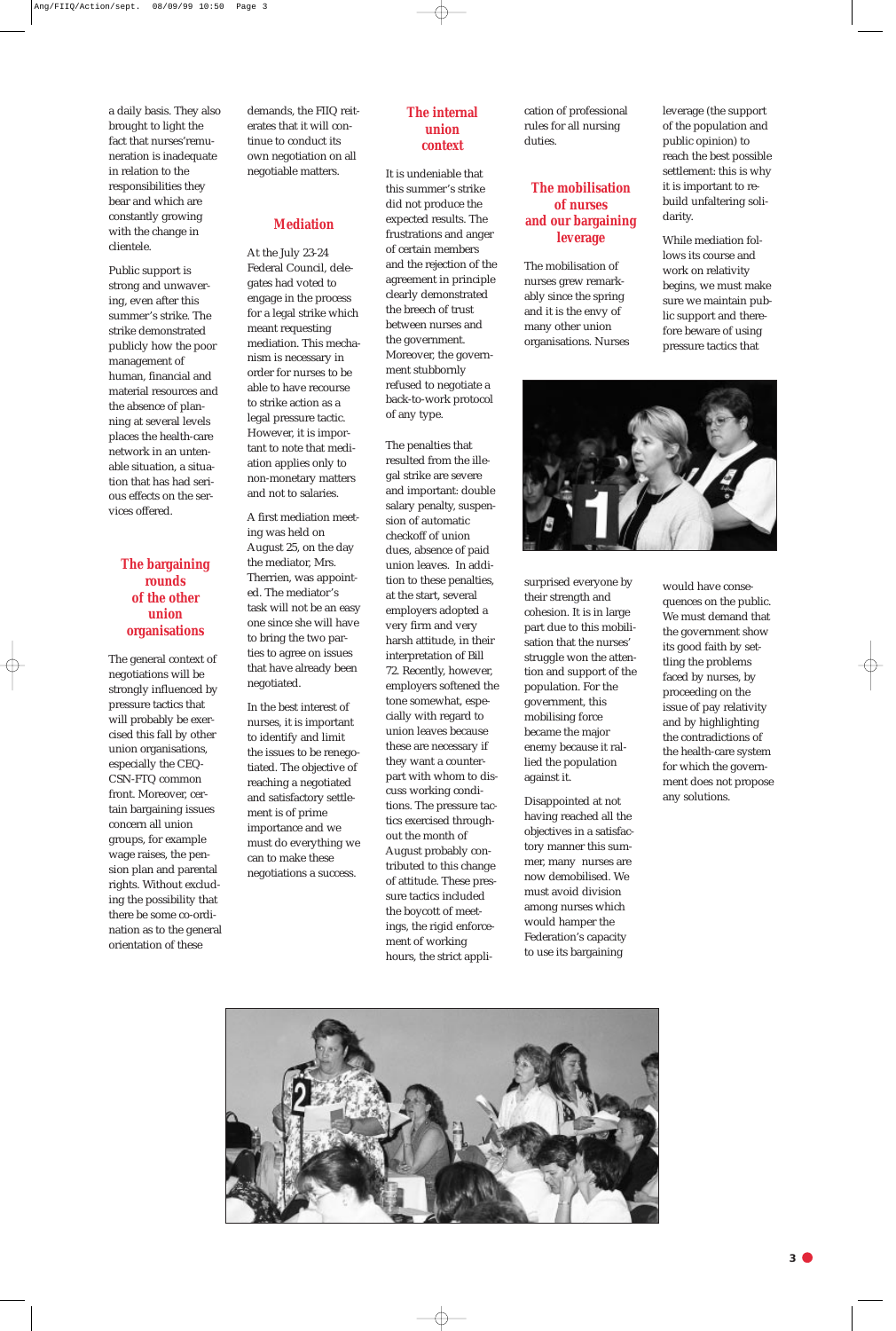# **The choice of issues to be given priority**

**By rejecting the agreement in principle, nurses clearly indicated that the content of the tentative agreement is insufficient. In order not to create false hopes among members, delegates identified a limited number of issues on which negotiations should pursue. To do this, they revised the content of the tentative agreement, keeping in mind that its content can be questioned by one or the other of the parties.** 

Remember that though this tentative agreement was rejected as a whole, it contained several elements that responded to nurses' demands. Delegates had to take this into consideration. But delegates also had to identify, at this Federal Council meeting, what was missing in the tentative agreement and that caused it to be rejected. To do this, delegates reviewed the major changes in the work context of nurses in the past years: all sorts of budget cuts, closures and mergers of institutions, mergers of centres of activities, cutbacks in positions, layoffs, bumping and transfers. In addition to all this, there was the shift to ambulatory care, patients that are more acutely ill, the hectic pace of work, new models for the delivery of care, new nursing approaches, the introduction of new technology, the absence of in-service training and updating, shortage of personnel, overtime, etc.

In this context of deteriorating working conditions, it is not surprising that many nurses chose to retire. Nor is it surprising, as a matter of fact, that the rate of psychological distress among nurses has risen above 40%!

In the light of these considerations, the Federal Council came to the conclusion that the choice of issues to be dealt with in the pursuit of the negotiations must be guided by their effects on the attraction and retention of nurses.

It is with this in mind that delegates identified the elements that should be discussed in the pursuit of the negotiations. In addition to the elements already negotiated and that respond to our objectives, delegates recommend to local general assemblies that negotiations pursue on the following issues.

# **for the pursuit of the negotiations**

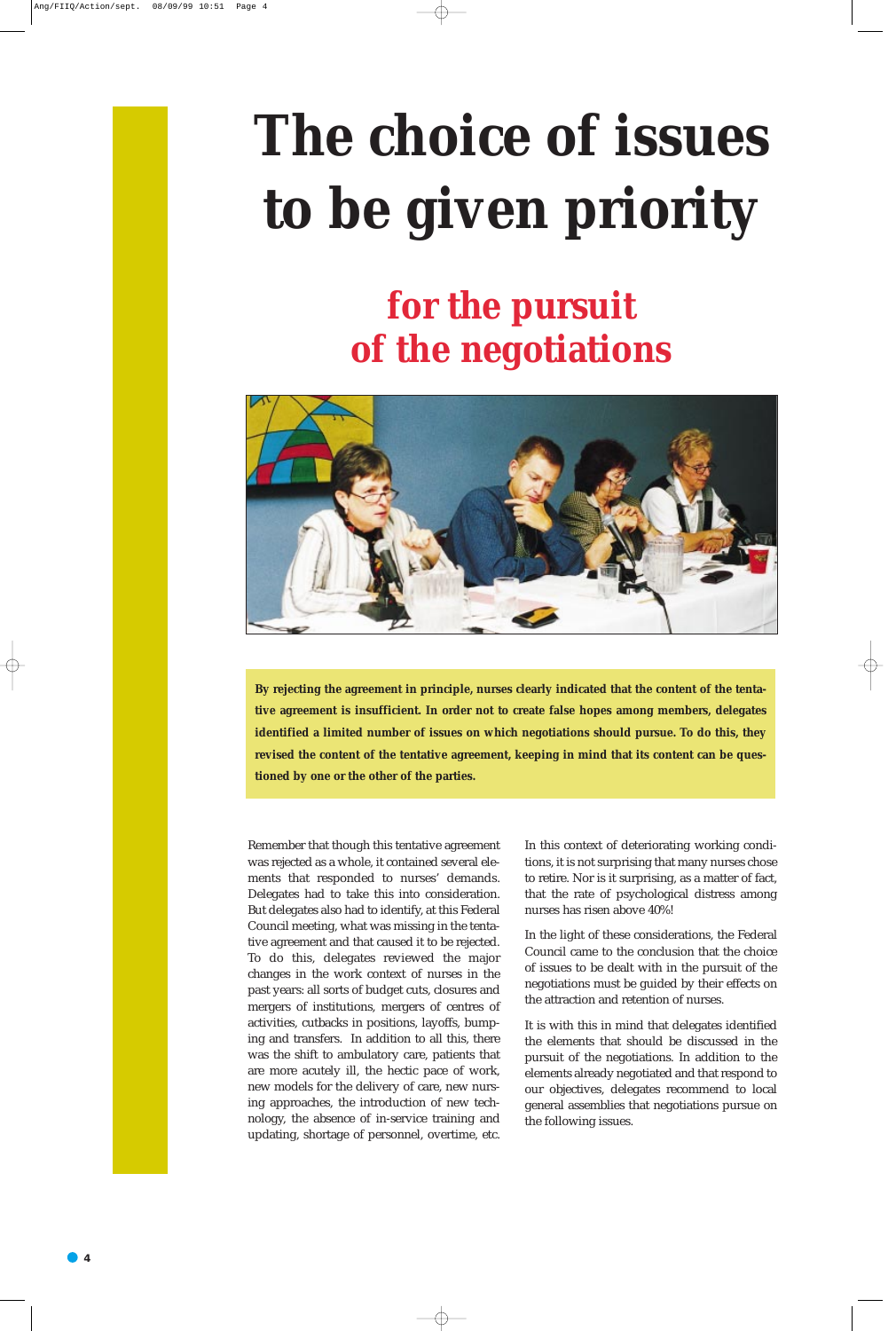## **For short-term IMPROVEMENTS**

Nurses' response and their mobilisation demonstrate that they have had enough and that they are determined to have their working conditions improve immediately. The first step towards such improvement is the recognition of the efforts made by nurses, on a daily basis, to maintain the quality of care.

Four demands, having immediate effects, were identified:

- remuneration
- the annual vacation
- statutory holidays
- part-time leave without pay

#### **REMUNERATION**

#### **Automatic recognition of training**

For many years now, nurses have asked that their training be recognised and remunerated. Indeed, whether it be one or several certificates or a baccalaureate degree, many nurses have academic training for which they are not remunerated while the knowledge they acquired is useful to them in their daily work. This situation must be corrected, and consequently the Federal Council recommends :

#### **that any additional academic training be recognised and remunerated.**

#### **Pay relativity**

In a context where there will be work on pay relativity, we believe that it is important to maintain our demand for repositioning of nurses with university training and those with CEGEP training. To this end, the Federal Council recommends :

**that a nurse with university training be repositioned at least in rank 20 (the same rank as social workers).**

**that the salary of a nurse with CEGEP training, at the top of the salary scale, be 85 % of the salary of a nurse with university training (rank 20).**

**that these adjustments be retroactive to July 1, 1998.**

#### **General pay raise**

In the counter-proposal we had made on June 15, salary demands for the first and second year of the collective agreement had been revised. However, the third year had been left open to be negotiated in fall 2000 in order to take into consideration the results of a study on pay relativity and pay equity that would be completed by then.

At this point, we believe that it is better to completely separate these issues and to determine what will be our new salary demand for the third year of the collective agreement, and to reassert what will be the demand for the first and second year. The Federal Council therefore recommends :

#### **That the general rates for the increase of salaries, premiums and supplements be :**

**2,5 % on January 1, 1999 3,5 % on January 1, 2000 4,0 % on January 1, 2001**

#### **Evening premium**

Work on the evening shift is the source of much dissatisfaction. The inconvenience of working on this shift should be better compensated by a higher premium. Thus, better compensation for this inconvenience could help retain personnel on the evening shift. The Federal Council therefore recommends :

#### **That the premium for the evening shift be 8%.**



#### **ANNUAL VACATIONS**

The conditions provided for in the tentative agreement for the annual vacation period raised a lot of scepticism as to the will of employers to really shorten this period.

The fifth week of annual vacation after 20 years is a form of recognition of the work accomplished and a way of retaining more experienced personnel.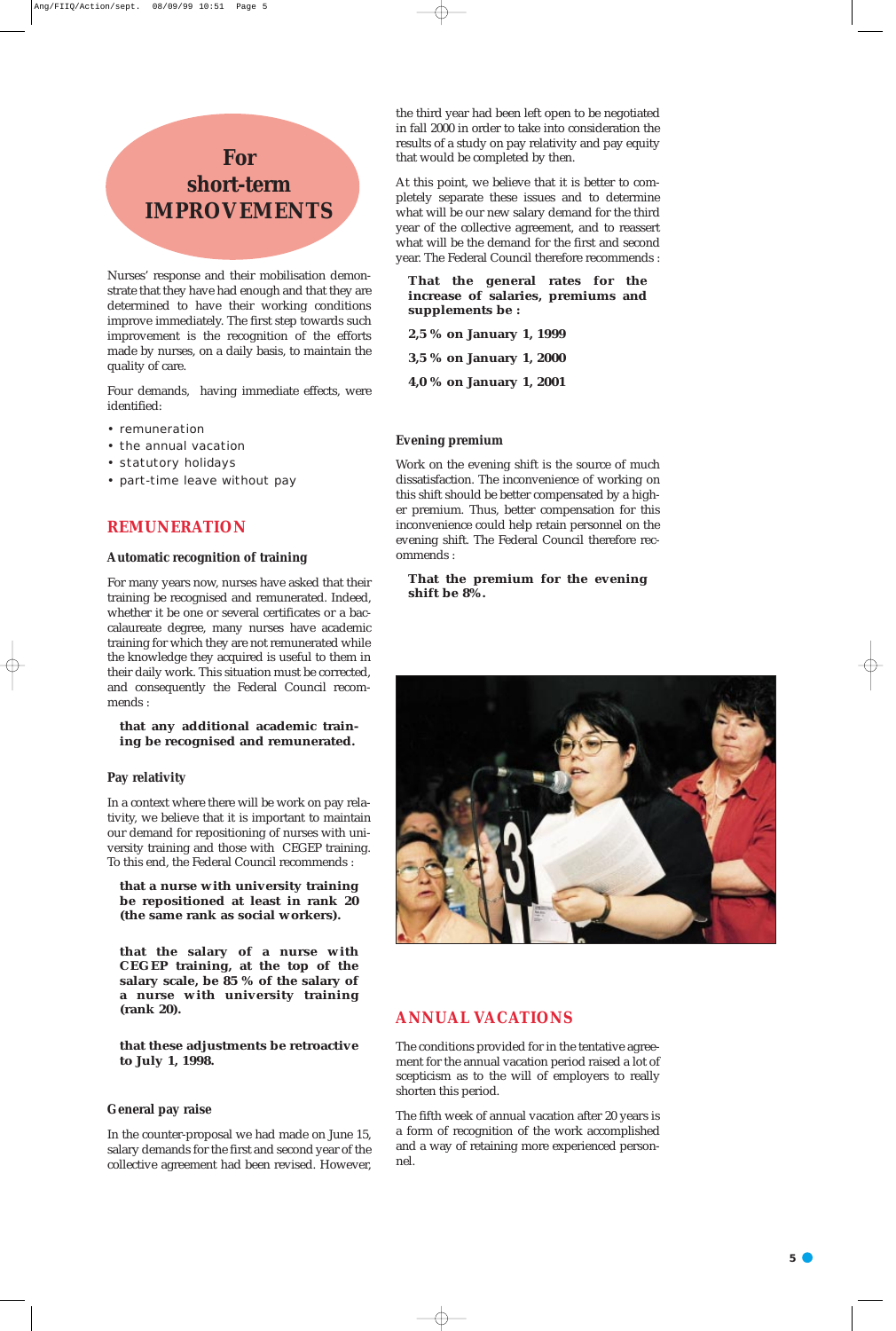Finally, it remains important to allow spouses who work in the same institution to obtain their annual vacation leave at the same time.

To this end, the Federal Council recommends :

**that the normal period for taking annual vacations extend from June 15 to September 15;**

**that a fifth week of annual vacation be granted after 20 years of service;**

**that spouses be allowed to have their annual vacations on the same dates.**

#### **STATUTORY HOLIDAYS**

The fact that employees who work on Christmas and New Years are paid at straighttime rate was often raised as an object of nurses' dissatisfaction with the tentative agreement. The government's refusal to pay double-time rate to an employee who works on one or the other of these days is seen as a glaring lack of recognition of the obligation which nurses have to deliver health care twenty-four hours a day and seven days a week. The Federal Council therefore recommends:

**that an employee who works on Christmas or New Year's Day be paid at double rate in addition to deferring the taking of the holiday.**

#### **PART-TIME LEAVE WITHOUT PAY**

Due to the frantic pace of work and the heavy workload, nurse often feel the need to reduce their working hours on a temporary basis. To this end, the Federal Council recommends :

**that be introduced in the collective agreement a part-time leave without pay.**





## **For middle-term IMPROVEMENTS**

Although certain demands do not produce immediate effects, they can lead to the improvement of working conditions in the middle term. The conversion of hours of replacement into positions, as stipulated in the July tentative agreement, is a measure that will improve working conditions and the quality of life at work, although it may take some time before the effects begin to be felt.

This is why, three demands that would have middle-term effects are recommended. They are :

- access to positions
- the organisation of work
- the development of human resources

#### **ACCESS TO POSITIONS**

The draft collective agreement presented last November proposed the abolition of the job titles of Baccalaureate Nurse and Baccalaureate Assistant Head Nurse and introduced new job titles that reflect the duties performed (liaison nurse, nurse consultant, clinical nurse) and revised the method for granting these positions. All these demands are part of a demand that is important for all nurses : access to positions. The Federal Council therefore recommends :

**that the demands related to the issue of access to positions included in the draft collective agreement**

**dated November 6, 1998, be taken up.**

#### **THE ORGANISATION OF WORK**

Another important element for the attraction and retention of personnel : the organisation of work. Nurses know all too well the negative impacts of poor or inadequate work organisation. It is highly important that nurses take their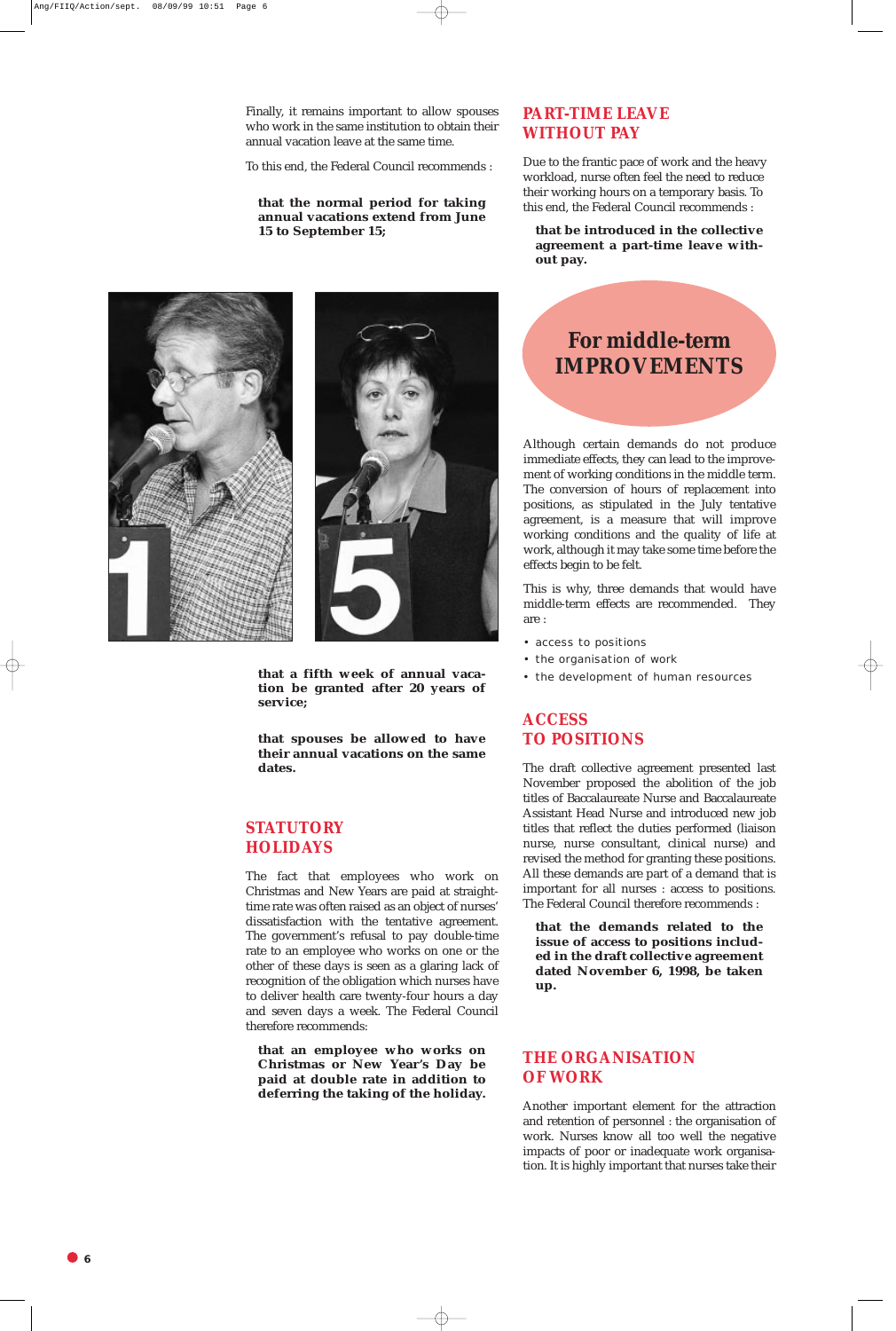place on this question. Similarly, the lack of a common instrument to evaluate the work load that would make it possible in many cases to have enough personnel to deliver care. The posting of positions with less work hours than a complete shift is often raised as a factor that contributes to work overload and maintains a large number of nurses in precarious employment situations. Finally, the fact that employers delay in making transfers when positions are granted unduly postpones the stabilisation of regular teams, which is essential for good work organisation. In order to reach these objectives, the Federal Council recommends :

**that be developed and implemented a process for gaining control over the organisation of work, as defined in the draft collective agreement, dated November 6, 1998.**

**that the parties have recourse to a tool for the measurement of the work load in cases of work overload.**

**that a work day be 7 hours or 7 1/4 hours (a full shift).**

**that an employee who obtains a position begin duty in the new position within 30 days following the end of the posting.**

#### **THE DEVELOPMENT OF HUMAN RESOURCES**

Finally, the rate at which changes are introduced in nursing practice and the constant evolution of technology make it imperative that a human resources development plan be implemented in all institutions. Such a plan should also include measures to promote motivation and gratification at work, which are essential elements for the attraction and retention of personnel. Thus, the Federal Council recommends :

**that a human resources development plan be implemented in all institutions, including measures for the attraction and retention of nursing personnel.**

## **OTHER IMPROVEMENTS**

Two specific demands also retained the attention of the delegates. They are:

- Regional disparities
- The part-time employee on union leave.

#### **REGIONAL DISPARITIES**

The specific situation and working conditions, and the isolation of nurses who work at the clinic on *Île-d'Entrée (Iles-de-la-Madeleine)* is very similar to the conditions experienced by the employees in the Far North and on the Lower North Shore.

In order to correct situation, the Federal Council recommends :

**that** *Île-d'Entrée* **be classified in Sector III, for the purpose of the clauses on regional disparities.**

#### **THE PART-TIME EMPLOYEE ON UNION LEAVE**

Although the proposed tentative agreement contained improvements with regard to the recognition of the rights of part-time employees on union leave, the Federal Council recommends that this recognition be extended as follows :

**that a part-time employee on union leave be considered as being at work.**





**Although nurses have already taken a stand on each of these demands in the context of the consultation for the draft collective agreement, Federal Council delegates felt it was important that members take a stand and unite around the negotiations that should be brought back to the bargaining table. Thus, in the coming days, nurses will be invited to take a stand on the issues identified. In addition to certain elements already negotiated, these will be the only issues on which negotiations will take place. Thus, and given the stage which the negotiations have reached, nurses will not be able to add, delete or modify the contents of this proposal; rather they will be called upon to take a stand in favour or against the proposal as a whole.**